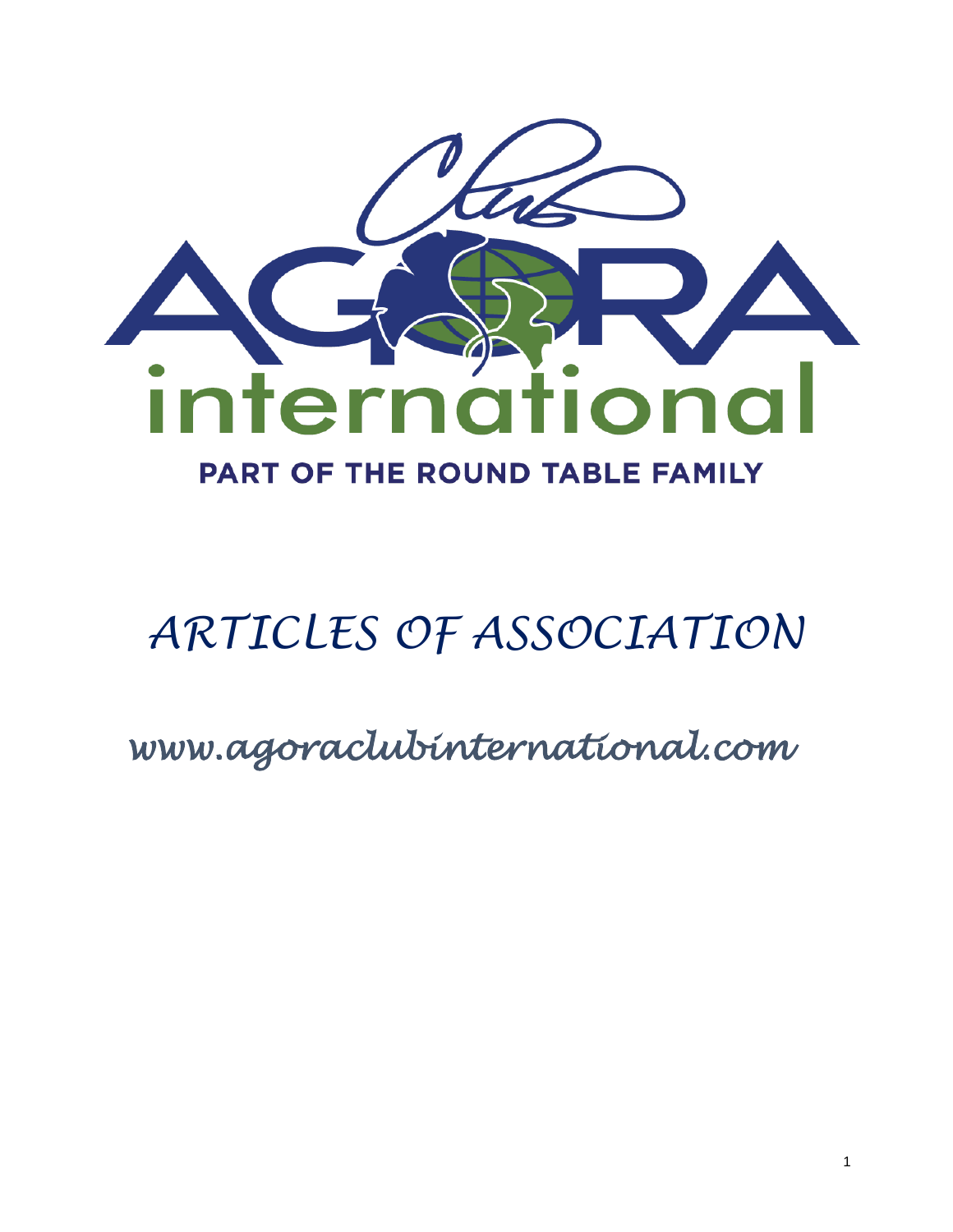## **Agora Club International, A.s.b.l., Association sans but lucratif.**

Registered office : 19 rue de la Libération, L-7263 Helmsange

Between the undersigned is created a non-profit association governed by the amended law of April 21, 1928 on non-profit associations and foundations (the "**1928 Law**") and by these articles of association.

## **ARTICLES OF ASSOCIATION I. Name – Registered Office – Duration – Motto – Aims and Objects**

#### **Article 1. - Denomination**

The name of the non-profit association shall be **Agora Club International Asbl**. The abbreviation of the association shall be "**ACI**" or "**Agora Club International**".

#### **Article 2. – Registered Office**

The registered office of Agora Club International (the "Association") is established in Luxembourg. The registered office can be transferred to any other location within the Grand-Duchy of Luxembourg by simple decision of the Board of Administrators.

#### **Article 3. – Duration**

Agora Club International is established for an unlimited duration.

#### **Article 4. – Motto and Logo**

The motto of Agora Club International shall be "Donner et Tolérer", which means "Service and Tolerance" in English.

The logo of Agora Club International is the "Ginkgo Biloba".

#### **Article 5. – Purpose**

- 5.1. The purpose of Agora Club International shall be :
	- To link together all National Associations of the ACI.
	- To promote, co-ordinate and develop the friendship which unites them around the motto
	- "Donner et Tolérer", which means Service and Tolerance in English.
	- To be non-political and non-sectarian.
	- To maintain good relations with the organizations in the Round Table Family.
- 5.2. Agora Club International shall further ensure its Members' interests within the ambit of the aims and objects of the Association. Agora Club International may engage with other associations and authorities to promote the relations and the understanding with a view to remedy the malfunction of existing structures.
- 5.3. Within the ambit of its aims and objects, Agora Club International may otherwise hold and manage participations in other corporations, associations, foundations and trusts, acquire and manage real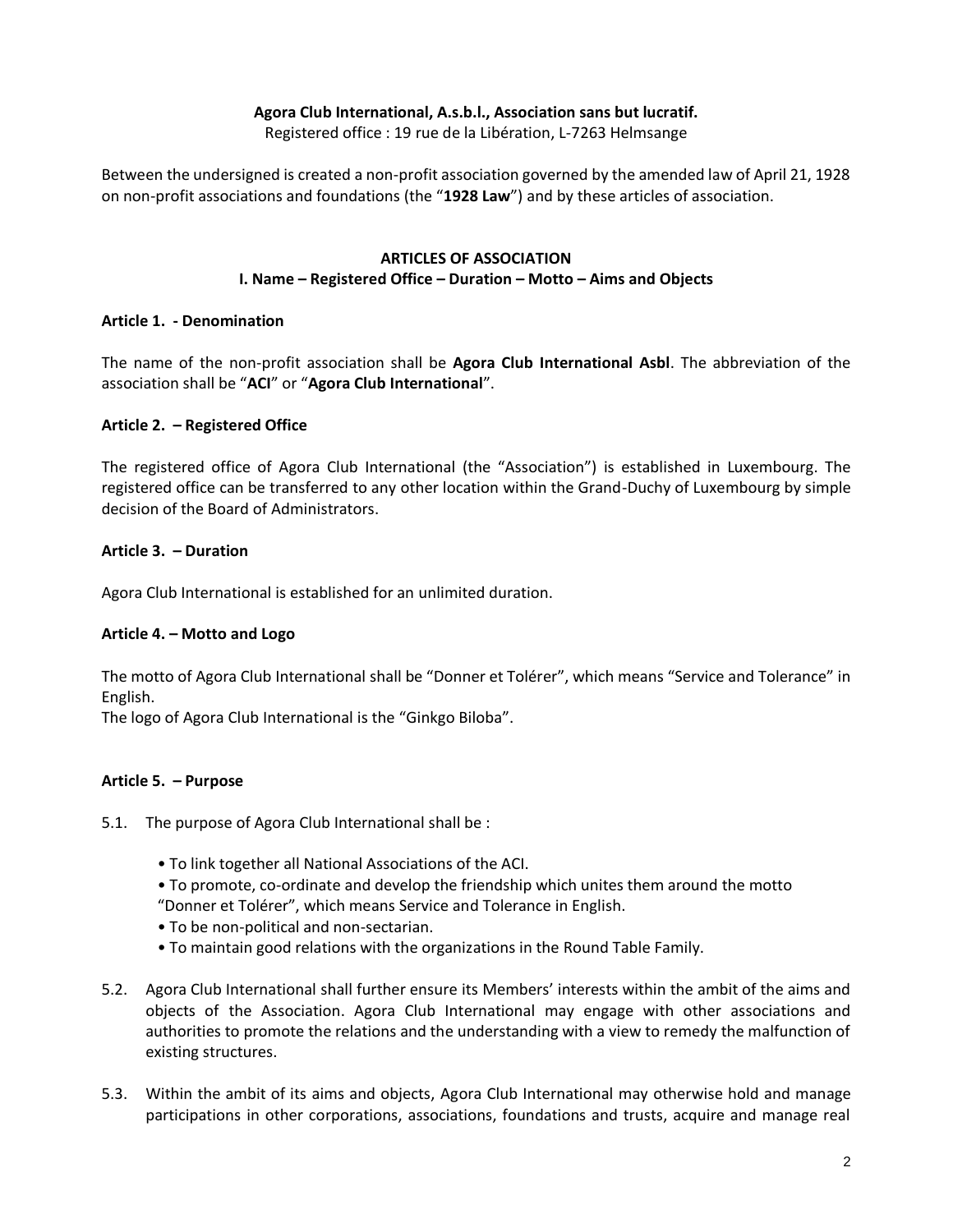estate required or useful to the operation of Agora Club International, remaining always however within the relevant legal and regulatory limits applicable to it. Agora Club International may also associate itself with other similar institutions in Luxembourg as well as around the world in accordance with its aims and objects.

5.4. Agora Club International shall neither carry out any industrial or commercial operations, nor procure any monetary benefits to its members.

## **II. Internal Rule Books**

## **Article 6.** - **Internal Rule Books**

- 6.1. The present articles of Agora Club International may be supplemented by specific rule books of the Association (the "**Internal Rule Book**"), for which a publication in the Luxembourg Business Register ("**LBS**") and the Luxembourg *Recueil électronique des sociétés et associations* ("**RESA**") is not required.
- 6.2. Before entering into force, each specific internal rule book of Agora Club International needs to be approved by the general meeting of the Association, duly convened in accordance with article 15 of the articles of association.
- 6.3. Any modification of an internal rule book also needs prior approval by the general meeting of Agora Club International.
- 6.4. The Association's specific internal rule books may not deviate from the present articles of association. In case of deviation between the articles of association and an internal rule book, the articles of association will prevail.

#### **III. Membership**

#### **Article 7. – Membership**

- 7.1. The membership of the Association shall consist of:
	- a) Full Members,
	- b) Associate Members,
	- c) Local Members,
	- d) Individual Members.
- 7.2. The Full Members, Associated Members, Local Members and Individual Members are collectively referred to as "**Members**".
- 7.3. Full Members are those Agora national associations situated in a country, which has minimum two (2) Agora Clubs, has elected a National Board and accepted the Association's articles of association and the Internal Rule Book as more fully described in article 8 below.
- 7.4. Associate Members are those Agora Clubs situated in a country which, while not having elected a national board, has accepted, either individually or jointly, the Association's Articles of Association and Internal Rule Book, as more fully described in article 9 below.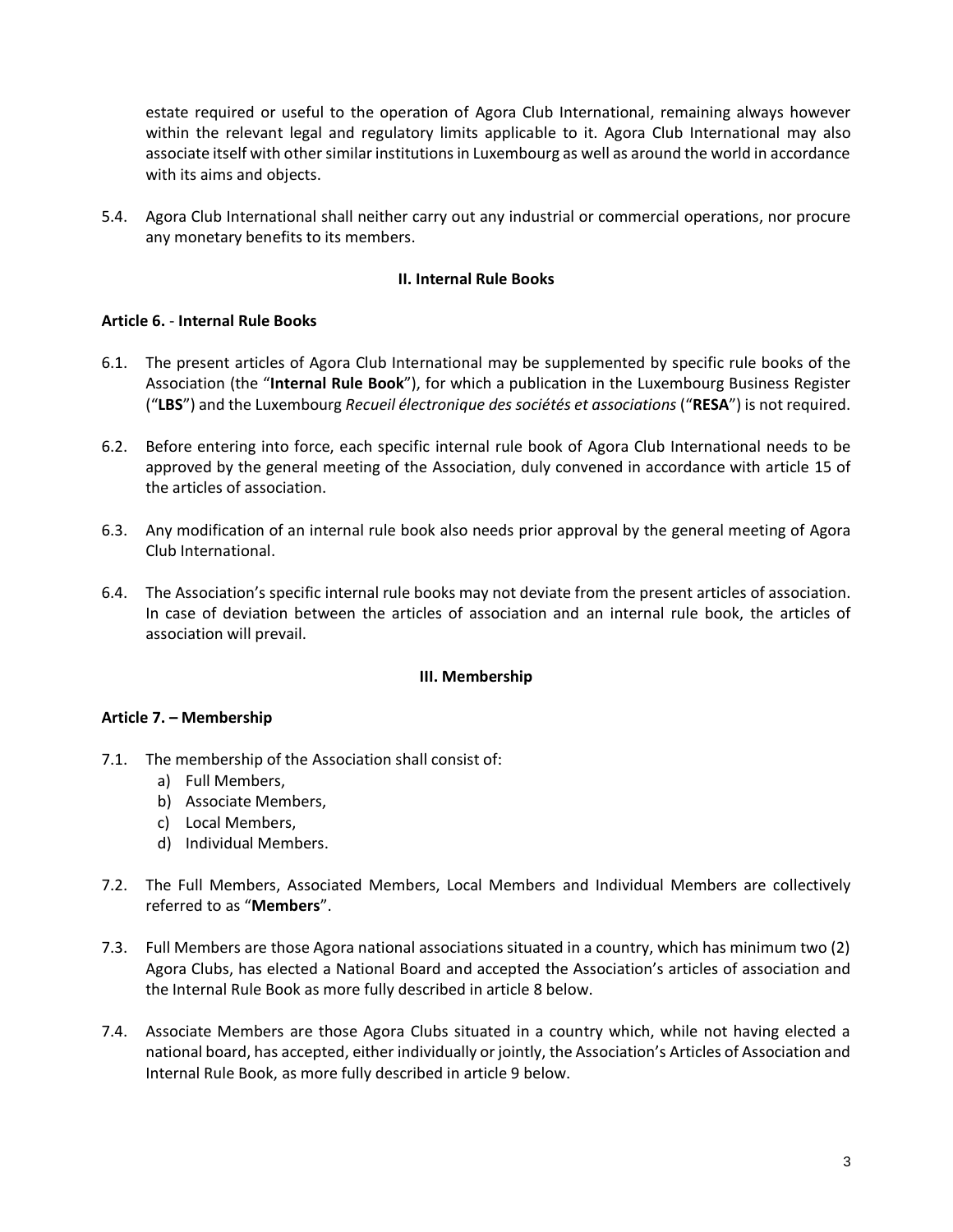- 7.5. Local Members are the women, members of an Agora club affiliated to a Full Member and of an Agora Club being part of the Associate Member, as more fully described in article 10 below.
- 7.6. Individual members are women without an Agora Club in their country of residence or near their hometown and who joined Agora Club International upon approval of the National Board of an Agora association in her residence country, as more fully described in article 11 below.
- 7.7. Agora Club is a local club that consists of Local Members, and is affiliated to the national associations of a Full Member and is part of the Associate Member.
- 7.8. The complete list of the Full Members, Associated Members and Individual Members of the Association needs to be filed with the LBS (Luxembourg Business Register) at least once per accounting year within one month after the Annual General Meeting.
- 7.9. The list of these Members needs to include, in alphabetical order, their full denomination, legal form and registered office or, where applicable, the surnames, names, legal addresses and nationalities of the Members of the Association.
- 7.10. Each Full Member without a legal form will be represented by the President of their National Association and each Associate Member will be represented by the elected President of the Associate Member. Full Members with a legal form will be represented in accordance with their constitutional documents.
- 7.11. The Board of Administrators is entitled to collect the digital data of all Members, including Local Members to create a digital database in compliance with the General Data Protection Regulation (EU) 2016/679 of the European Parliament and the European Council ("GDPR"), for the use of the Board of Administrators only. Members of non-European countries also need to comply with the GDPR.

#### **Article 8. Full Members**

- 8.1. Full membership is awarded to the respective national associations of the Agora association situated in a country, which has minimum two (2) Agora Clubs, has elected a national Board of Administrators and accepted the Association's articles of association and the Internal Rule Book.
- 8.2. The minimum number of Full Members of the Association is two (2). The maximum number of (Full) Members is unlimited.
- 8.3. The Full Members have the largest rights and obligations, especially with regard to the right to be present or at the general and extraordinary meetings of the Association, to voting rights for the general and extraordinary meetings and the Councillors meetings where they have two (2) votes, the right to propose amendments to the articles of association of the Association, the right to propose candidates for office at the Board of Administrators, to host the ACI Conference and to receive all correspondence of the Association (such as ACI Directory and all ACI Newsletters and ACI AGM minutes).
- 8.4. Their Members have the right to be elected to the Board of Administrators and the right to consult, prior to the general meetings, the accounting books.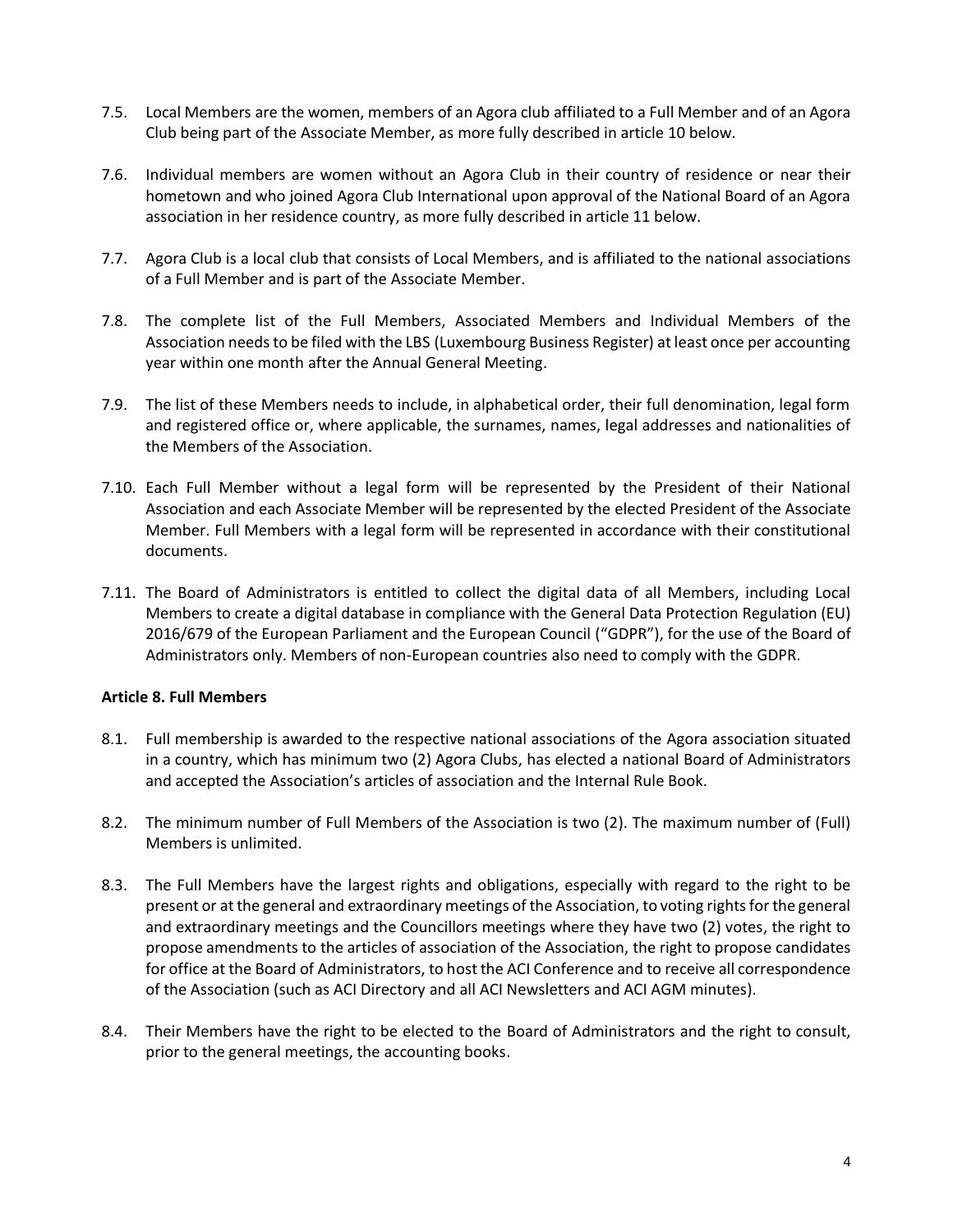8.5. Full membership is granted through a majority decision taken at the Ordinary General Meeting by the Members present or represented upon proposal of the Board of Administrators which confirms the fulfilment by the prospective Full Member of the conditions set out in the Internal Rule Book.

## **Article 9. Associate Members**

- 9.1. The Internal Rule Book sets out the procedure for admission as associate members.
- 9.2. An Associate Member is the first chartered Agora club in the country without a national board; it has accepted the Association's Articles of Association and Internal Rule Book.
- 9.3. In case of additional Agora Clubs in the country, these Agora Clubs shall be automatically included in the same associate membership.
- 9.4. The Associate Members have limited rights and obligations compared to the Full Members, especially with regard to voting rights for the general and extraordinary meetings and Councillors meetings where they only have one (1) vote.
- 9.5. They are not entitled to propose amendments to the Articles of Association and Internal Rule Books of the Association nor to host the ACI Conference. Their Members are not entitled to be elected as a member of the Board of Administrators of the Association.
- 9.6. Associate membership is granted by the Board of Administrators which confirms the fulfilment by the associate member of the conditions set out in the Internal Rule Book.
- 9.7. The Associate member elects a president according to its own local rules.
- 9.8. They have the right to consult, prior to the general meetings, the accounting books as presented by the Board of Administrators, to receive all correspondence of the Association (such as ACI Directory and all ACI Newsletters and ACI AGM minutes) and to be present or represented at the general and extraordinary meetings of the Association.

#### **Article 10. - Local Members**

- 10.1. The Internal Rule Book sets out the procedure for admission as Local Members.
- 10.2. The Local Members are women, members of a club (individually and collectively referred to as an "**Agora Club**") affiliated to a Full or Associate Member. Such an Agora Club is affiliated to the national associations in a Full Member country. Several Agora Clubs might also exist in an Associate Member country without a national board.
- 10.3. The Local Members have only limited rights and obligations compared to the Full and Associate Members, because they have no voting rights for the general and extraordinary meetings and they are not present at the Councillors meeting; the vote at the general and extraordinary meetings is exercised by two (2) representatives of the Full Member and one representative (1) of the Associate Member. They may however, if present, speak on any resolution at the general and extraordinary meetings.
- 10.4. Honorary members are Local Members, recognised for their outstanding commitment to ethics and integrity and to the mission and purpose of the Association. They are elected by simple majority of the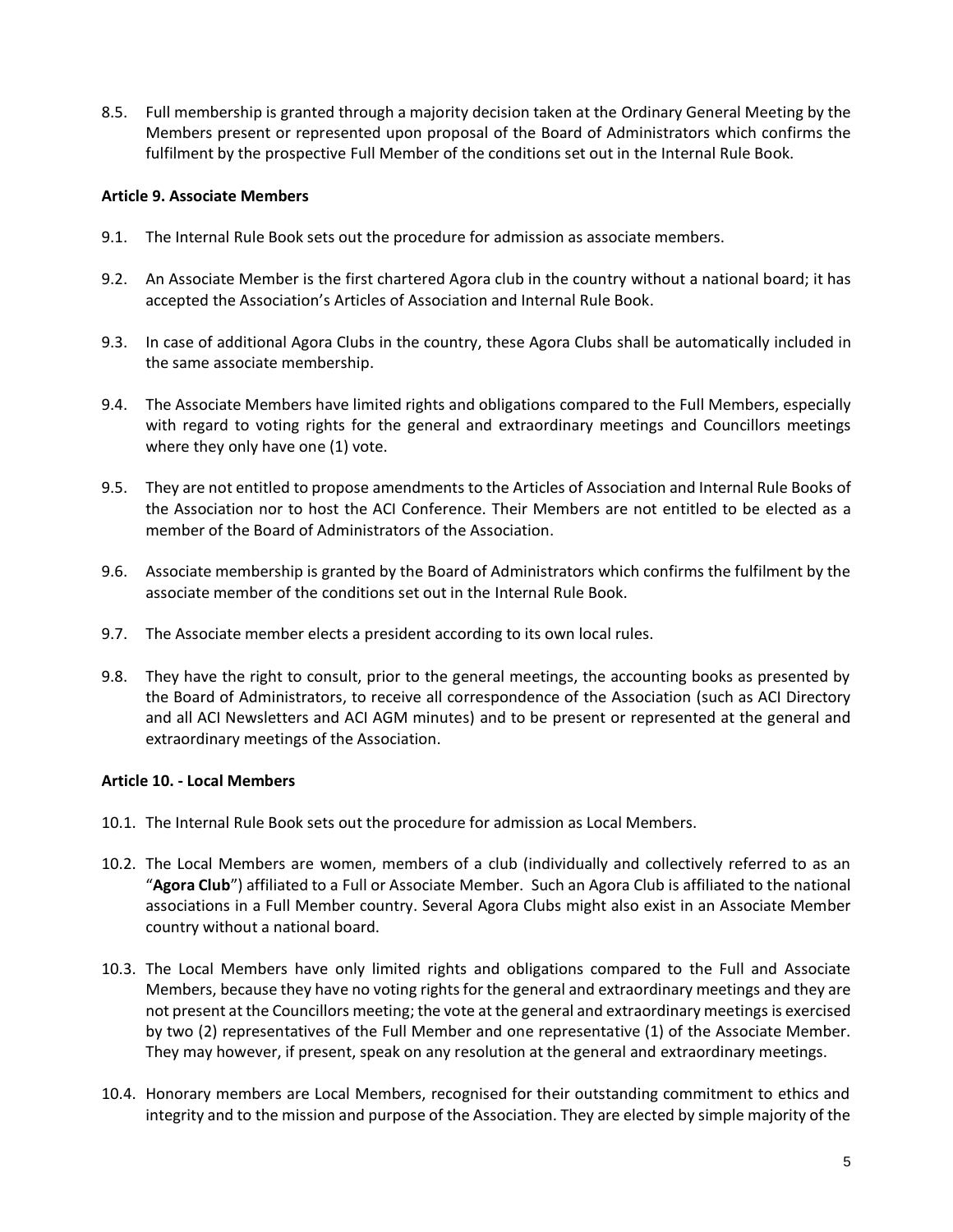general meeting, by the members present or represented upon proposal of the Board of Administrators.

## **Article 11. - Individual Member**

- 11.1. The Internal Rule Book sets out the procedure for admission as individual members.
- 11.2. An "individual member" is a woman (past or non-past Circle member), without an Agora Club in her residence country or near her hometown and who joined the Association. In case of a National Board in her residence country, the approval of her country's National Board is required.
- 11.3. Individual membership is granted by the Board of Administrators which confirms the fulfilment by the prospective individual member of the conditions set out in the Internal Rule Book.
- 11.4. They have the right to consult, prior to the general meetings, the accounting books, to receive all correspondence of Agora Club International (such as ACI Directory, all ACI Newsletters and ACI AGM minutes) and to be present or represented at the general and extraordinary meetings.
- 11.5. The Individual Members pay membership dues and are not entitled to vote on the general and extraordinary meetings, to propose any amendments to the Association's Articles of Association and the internal Rule Book nor are they allowed to stand for office on the Board of Administrators.

#### **Article 12. Withdrawal and exclusion – termination of membership**

- 12.1. A Member loses its membership either by withdrawal or exclusion.
- 12.2. A Member withdrawing from Agora Club International informs the Board of Administrators in writing of its withdrawal decision in line with the procedure foreseen to such effect in the Internal Rule Book.
- 12.3. The general meeting decides on the exclusion of a Full Member, Associate Member and Individual Member by two-third (2/3) majority vote of the voting rights present or represented, whereby the Full Member has two (2) votes and the Associate Member has one (1) vote. The exclusion might only be decided in the following cases:
	- a) activities contrary to the interests of the Association,
	- b) through its/her behaviour, the Full Member, Associate Member or Individual Member has seriously harmed or is seriously harming the interests and/or the reputation of the Association,
	- c) the Full Member, Associate Member or Individual Member does not respect the provisions set out in the Association's Articles of association, respectively the decisions taken by the general meeting,
	- d) alteration or modification of the Full Member's or Associate Member's Articles of Association, if any, and/or of their Internal Rule Books, in such a way that they become incompatible with the Association's Articles of Association and Internal Rule Books.
	- e) the Full Member, Associate Member or Individual Member does not respect the provisions set out in the Association's Internal Rule Books and
	- f) the Full Member, Associate Member or Individual Member does not pay its/her membership dues by the end of June prior to the ACI AGM.
- 12.4. Upon proposal of the Board of Administrators, the general meeting decides on the withdrawal of a Full Membership for the reason that a Full Member country remains only with two (2) Agora Clubs for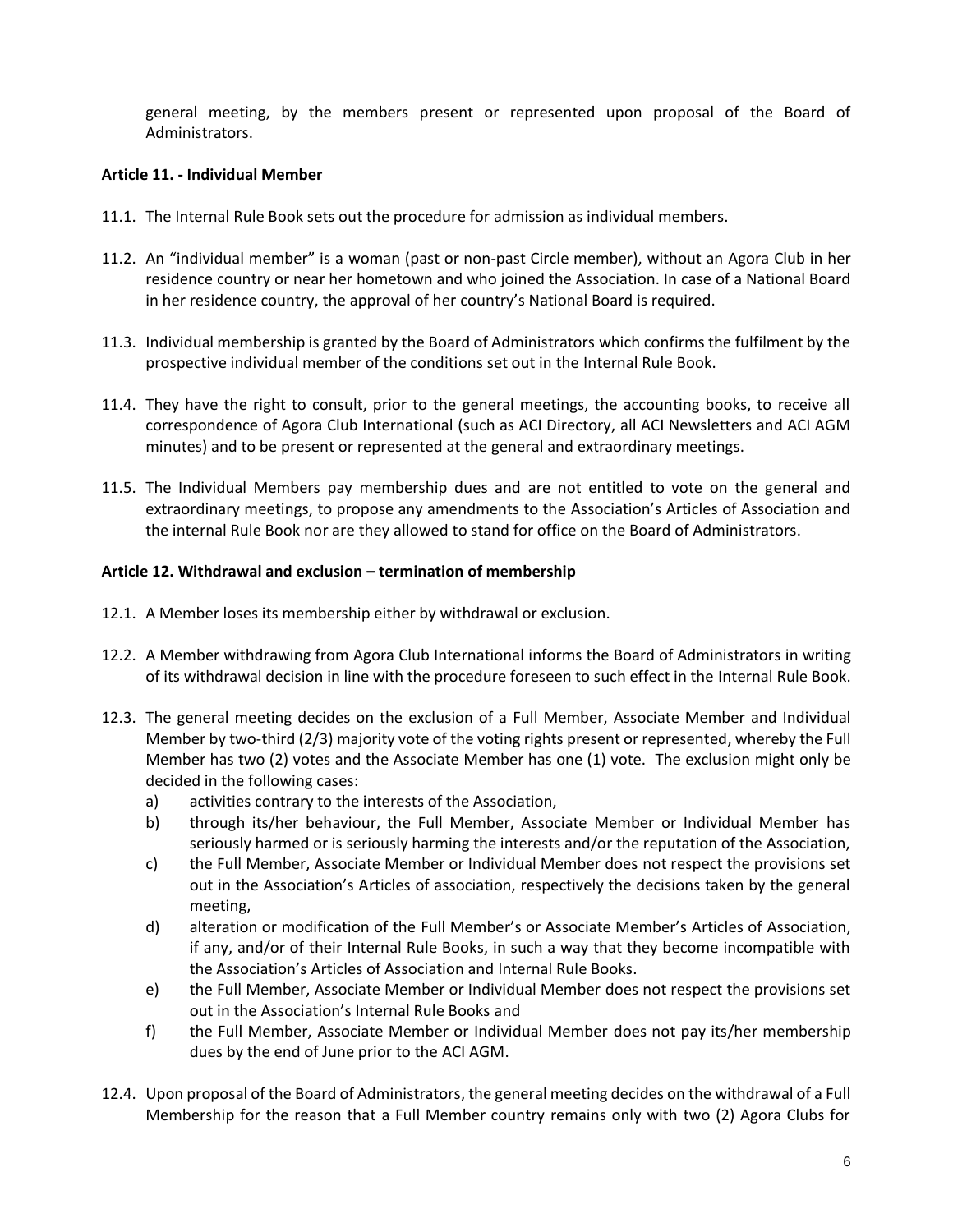three consecutive years by two-third 2/3 majority vote of the voting rights present or represented whereby the Full Member has two (2) votes and the Associate Member has one (1) vote.

# **IV. Membership Dues**

## **Article 13. Membership Dues**

13.1. The annual membership dues for each Member are fixed in the Internal Rule Book.

## **V. Association bodies**

## **Article 14. Bodies of Agora Club International**

- 14. The Association has the following bodies:
	- a) the General Meeting.
	- b) the Board of Administrators composed of the ACI President, the ACI Vice-President, the ACI Immediate Past President, the ACI Secretary and the ACI Treasurer.
	- c) the Board of Councillors.

## **Article 15. The powers and the convening of the General Meeting**

- 15.1.1. The general meeting is the supreme body of the Association and is composed of the Full, Associate and Individual Members.
- 15.1.2. The general meeting is entrusted with all powers reserved to the Members and has full powers to adopt and ratify all acts and operations which are consistent with the Association's object. Its powers are exercised by the Board of Councillors.
- 15.2.1. The ordinary general meeting (the "**ACI AGM**" or "**Ordinary General Meeting**") is held once a year in October in the Full Member country, chosen by the ACI AGM.
- 15.2.2. In exceptional circumstances, the ACI AGM may be held by telephone conferencing or videoconferencing services as long as written minutes are taken.
- 15.3.1. The Board of Administrators convenes the Ordinary General Meeting on or before 31 July prior to the date of the meeting in writing by way of registered letter, simple letter, facsimile, email or any other modern communication means.
- 15.3.2. The convening notice contains the agenda duly established by the Board of Administrators in accordance with the Internal Rule Book.
- 15.4.1 The general meeting can decide on any item which has been regularly presented, when 2/3 of the Full and Associate Members are present, and whereby the Full Member and Associate Member are represented by two persons.
- 15.4.2 Any item can be adopted or rejected with a simple majority of votes, except when deciding on a modification of the articles of association, the dissolution of the Association, modification of the membership dues of the Association, the exclusion of a Full Member, Associate Member and Individual Member and the withdrawal of a Full Membership where another majority is required.
- 15.5.1. The Board of Administrators has the possibility to convene the Full, Associate and Individual Members at any point in time for an extraordinary general meeting.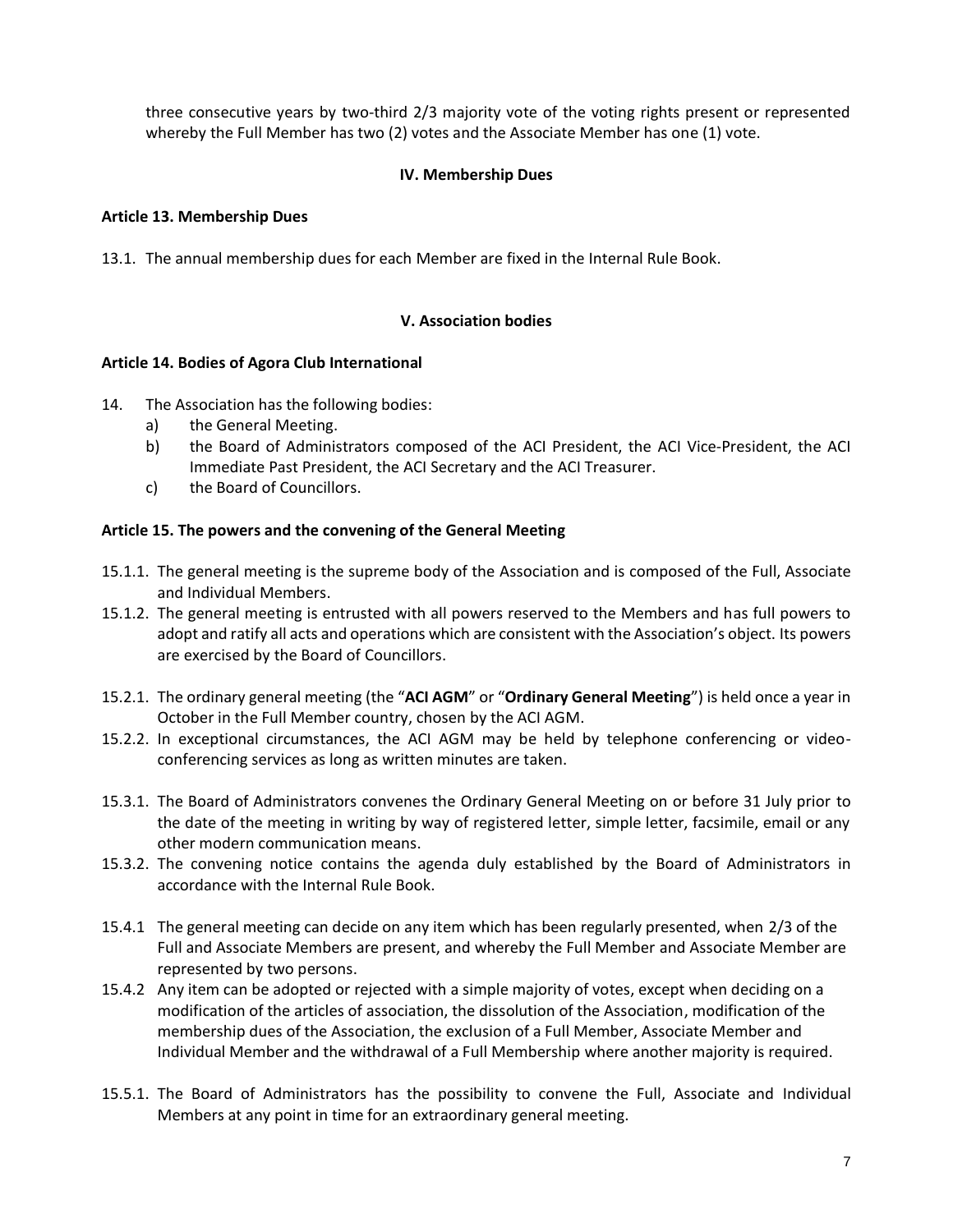- 15.5.2. In exceptional circumstances and as long as the Members do not need to decide on items as laid down in article 26, 32, and 33 of the present Articles, these extraordinary meetings may be held by telephone conferencing or video-conferencing services, as long as written minutes are taken.
- 15.6.1. The Board of Administrators is required to convene a general meeting, ordinary or extraordinary, if 1/5 of the Full and Associate Members request such a general meeting, whereby the Full Member counts for two (2) votes and the Associate Member for one (1) vote.

# **Article 16. – Decisions to be taken by the General Meeting**

- 16. The general meeting is called upon to rule on the following points in particular:
	- a) approval of annual accounts on the basis of the comments of the auditor (appointed in accordance with articles 28 and 30 of the articles of association), the budget for the following accounting year and the activity report presented by the Board of Administrators,
	- b) discharge for the Board of Administrators and auditor,
	- c) election of the members of the Board of Administrators of the Association,
	- d) admission and exclusion of Full Members and Associate Members,
	- e) decisions in relation to the modification of the articles of association and the internal rule books of the Association,
	- f) any other decision in relation to the functioning of the general meeting,
	- g) any other decision in relation to the internal rule books of the Association,
	- h) any other decision legally reserved to the general meeting,
	- i) approval of the modifications of the membership- and/or capitation fees.

## **Article 17. – The decision-making process of the general meeting**

- 17.1.1. The general meeting decisions are taken by simple majority of the Full and Associate Members present or represented, whereby the Full Member has two (2) votes and the Associate Member one (1) vote, except where a special majority is required by the 1928 Law or by virtue of the present articles of association.
- 17.1.2. The decisions on financial matters, such as the approval of the annual accounts, the budget and the fees dues, are only adopted when at least seventy-five percent (75%) of the Members, vote in favour, whereby the Full Member has two (2) votes and the Associate Member has one (1) vote..
- 17.2 In case of elections to the Association's Board of Administrators, the mandate is assigned to the person receiving a majority of votes. In case of equal votes between the candidates, the sitting president of the Association has a casting vote.
- 17.3 The general meeting can only deliberate on those topics which have been included on the agenda or which have been added thereto via a request in line with the provisions of article 15 of the present articles of association. The general meeting may deliberate on items not included on the agenda, provided the following conditions are cumulatively met:
	- the item is of *force majeure* and extreme urgency,
	- the item is added to the agenda upon request by the Board of Administrators,
	- all Full and Associate Members are present and
	- unanimously vote to include the new item on the agenda.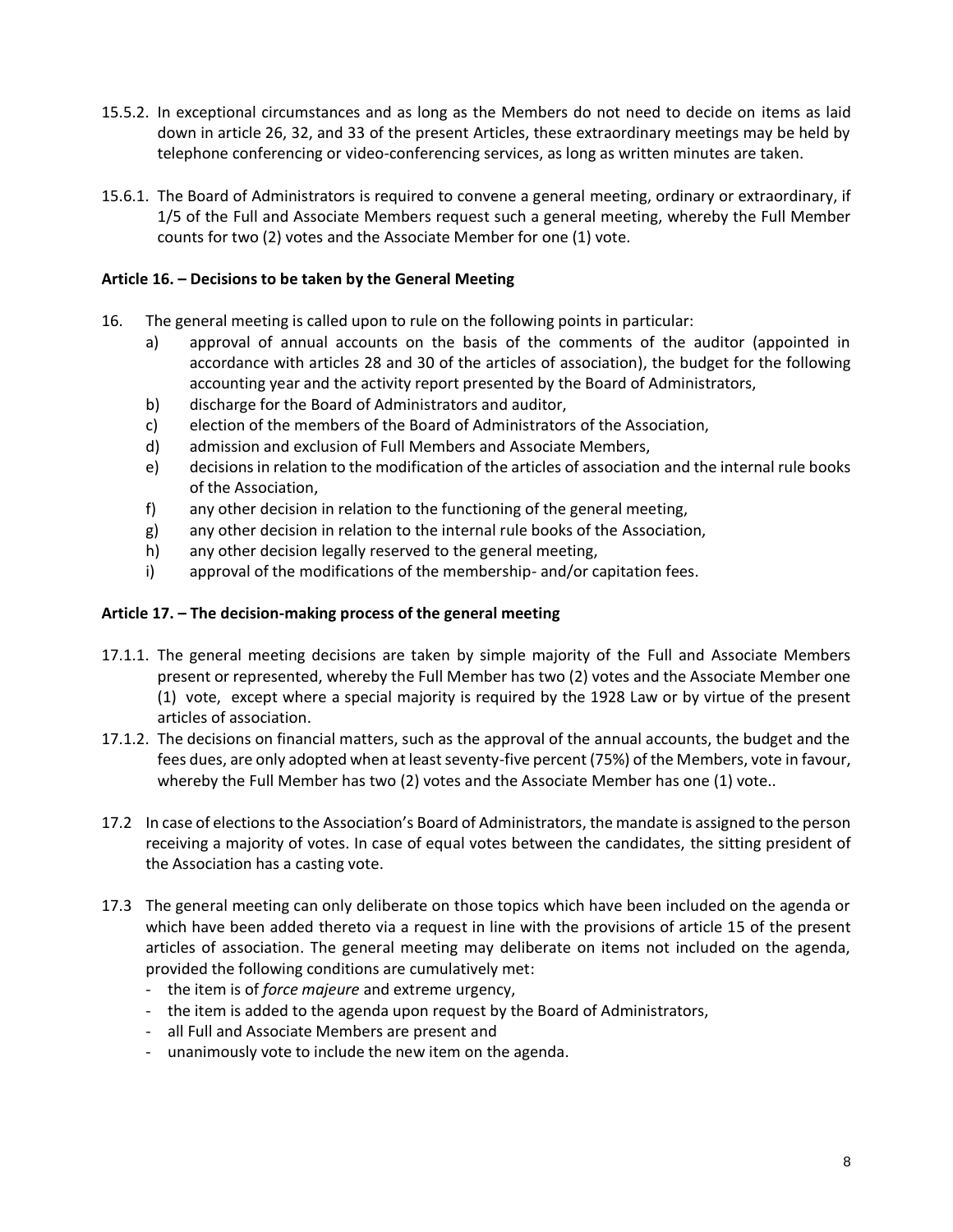- 17.4 The ACI Secretary is in charge of drafting the minutes of the discussions and decisions of each general meeting within six (6) weeks of the date of the Annual General Meeting. The minutes are signed by the ACI Secretary and the President of the general meeting.
- 17.5 All Members of the Association may be present at the general meeting; only the Full and Associate Members are entitled to vote. The Full Member has two (2) votes and the Associate Member has one (1) vote.
- 17.6 The general meeting is headed by the ACI President, or, in her absence, by the ACI Immediate Past-President, or, in the absence of the ACI President and the ACI Immediate Past-President, by any other person duly mandated by the general meeting on a simple majority.

#### **Article 18. The composition of the Board of Administrators**

- 18.1.1 The Board of Administrators is composed of a minimum of five (5) members (the ACI President, ACI Vice President, ACI Immediate Past President, ACI Treasurer and ACI Secretary) and a maximum of nine (9) members who are Local Members, individual representatives of the Full Members of the Association, in accordance with the procedure foreseen to such extent in the Internal Rule Book.
- 18.2.1. The general meeting nominates the ACI Vice President, ACI Treasurer and the ACI Secretary for one (1) year by simple majority.
- 18.2.2. The ACI Treasurer and ACI Secretary may be re-elected for a term of one (1) year; their mandate may last maximum two (2) years.
- 18.2.3. The mandate of an administrator ceases by resignation, exclusion, the end of the term, and death.
- 18.2.4. The general meeting appoints the ACI Vice-President, who automatically will become the ACI President the following year.
- 18.3.1. In case of death or resignation of an administrator, or in case she is not able to pursue her mandate until the next general meeting, the Board of Administrators may co-opt, for vacant Board positions, one or more individuals, insofar as the individuals are representatives of Full Members.
- 18.3.2. The mandate of the new co-opted administrator will end on the day on which the mandate of the former administrator should have ended.
- 18.3.3. The co-optation will need to be ratified by the next general meeting.
- 18.4.1. Any administrator who resigns or who is not able to pursue her mandate during her years of office on the Board of Administrators shall not be eligible to be re-elected on the Board of Administrators, nor can she be part of the Board of Councillors, unless exceptional circumstances as detailed in the Internal Rule Book.
- 18.5.1. The Administrators, members of the Board of Administrators, will not be remunerated, but shall receive a contribution to the expenses incurred by their respective offices.
- 18.5.2. These sums involved will be reviewed annually by the Board of Administrators and approved by the Board of Councillors who vote on behalf of the Members at the ACI AGM.
- 18.6.1. Any member of the Board of Administrators who resigns from the Board of Administrators during her year of office, shall be obliged, at the discretion of the Board of Administrators, to reimburse the Association, all monies utilized for fulfilling her duties during her term of office, unless special circumstances.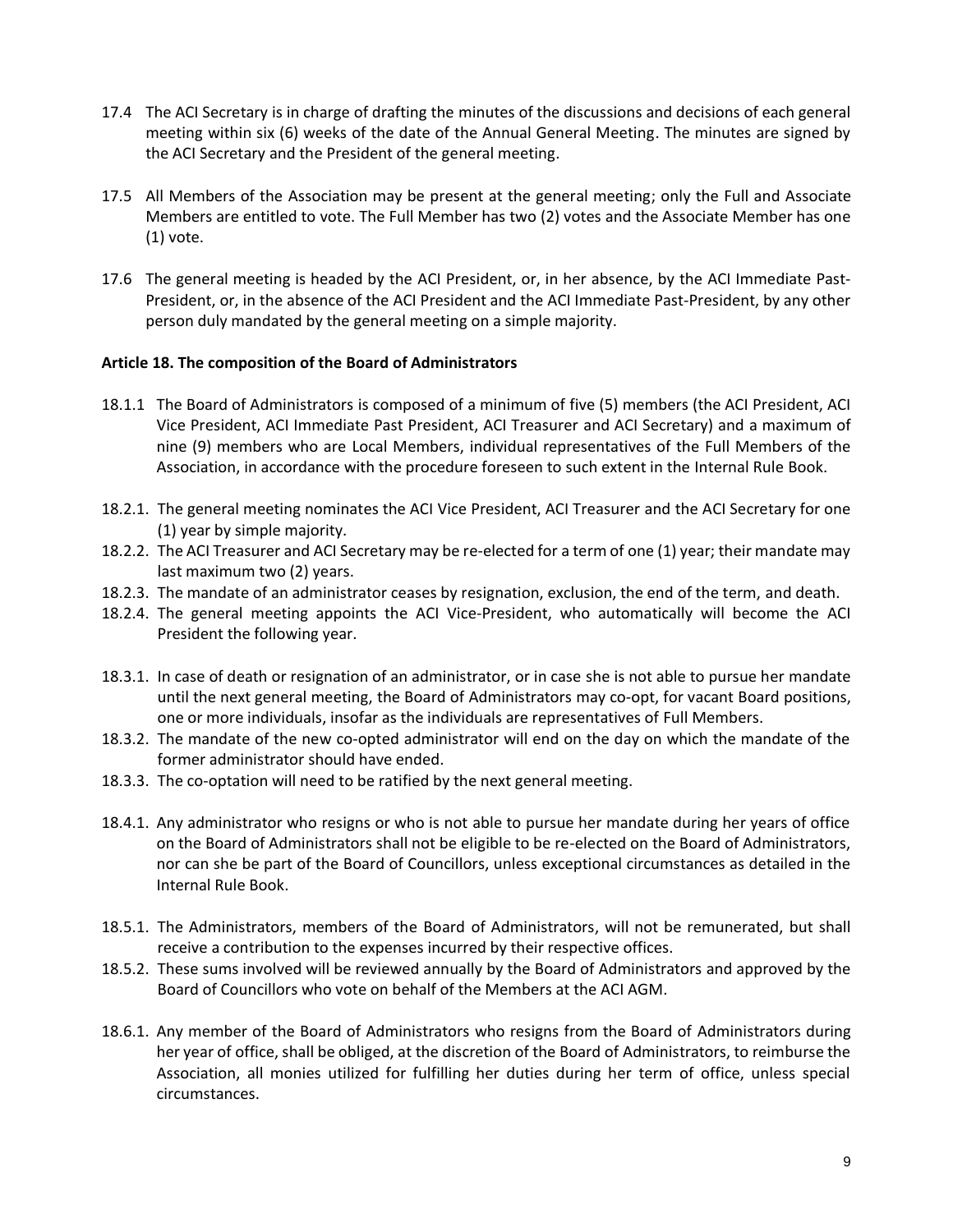18.7.1. Any member of the Board of Administrators may only be represented by another member of the Board of Administrators.

## **Article 19. – Meeting of the Board of Administrators**

- 19.1.1. The Board of Administrators meets on invitation by the ACI President, or on invitation by at least three (3) administrators.
- 19.2.1. The administrators are invited to the Board meeting in writing, by way of registered letter, simple letter, facsimile, email or any other modern communication means.
- 19.2.2. The meeting of the Board of Administrators may be held by telephone conferencing or videoconferencing services as long as written minutes are taken.
- 19.2.3. It is further possible for decisions of the Board of Administrators to be taken by electronic means insofar as each administrator has received a precise agenda.
- 19.3.1. The meeting of the Board of Administrators is presided by the ACI President and, in her absence, by the ACI Immediate Past-President, or, in the absence of the ACI President and the ACI Immediate Past-President, by any other person elected by the Board of Administrators on a simple majority.
- 19.3.2. The Board of Administrators can only validly deliberate to the extent that at least three (3) members with voting rights are present or represented.
- 19.3.3. Any meeting of the Board of Administrators regularly convened can take all required management decisions.
- 19.4.1. The decisions of the Board of Administrators are taken by simple majority.
- 19.4.2. In case of equal votes, the president's vote prevails.
- 19.5.1. In case an item of the agenda has been refused, the item may be included in the next agenda.
- 19.6.1. The ACI Secretary is in charge of the drafting of the minutes of the Board of Administrators meetings.
- 19.6.2. All decisions of the Board of Administrators are included in the minutes of the meeting signed by the ACI President or in her absence, by the person in charge of the meeting and the meeting secretary.

#### **Article 20. - Powers and duties of the Board of Administrators**

- 20.1.1. The Board of Administrators is entrusted with the coordination, administration and the representation of the Association.
- 20.1.2. The Board of Administrators is mandated to proceed with all acts of management which are not reserved by the articles of association, by the 1928 law, by decision of the general meeting to the general meeting or to another person which may or may not be a member of the Board of Administrators, a representative or employee.
- 20.2. The Board of Administrators represents the Association in court.
- 20.3. The Board of Administrators shall be responsible for the promotion and development of the Association and shall act on behalf of the Board of Councillors.
- 20.4. The Board of Administrators may decide to delegate the daily management of the Association to one (1) max three (3) administrators.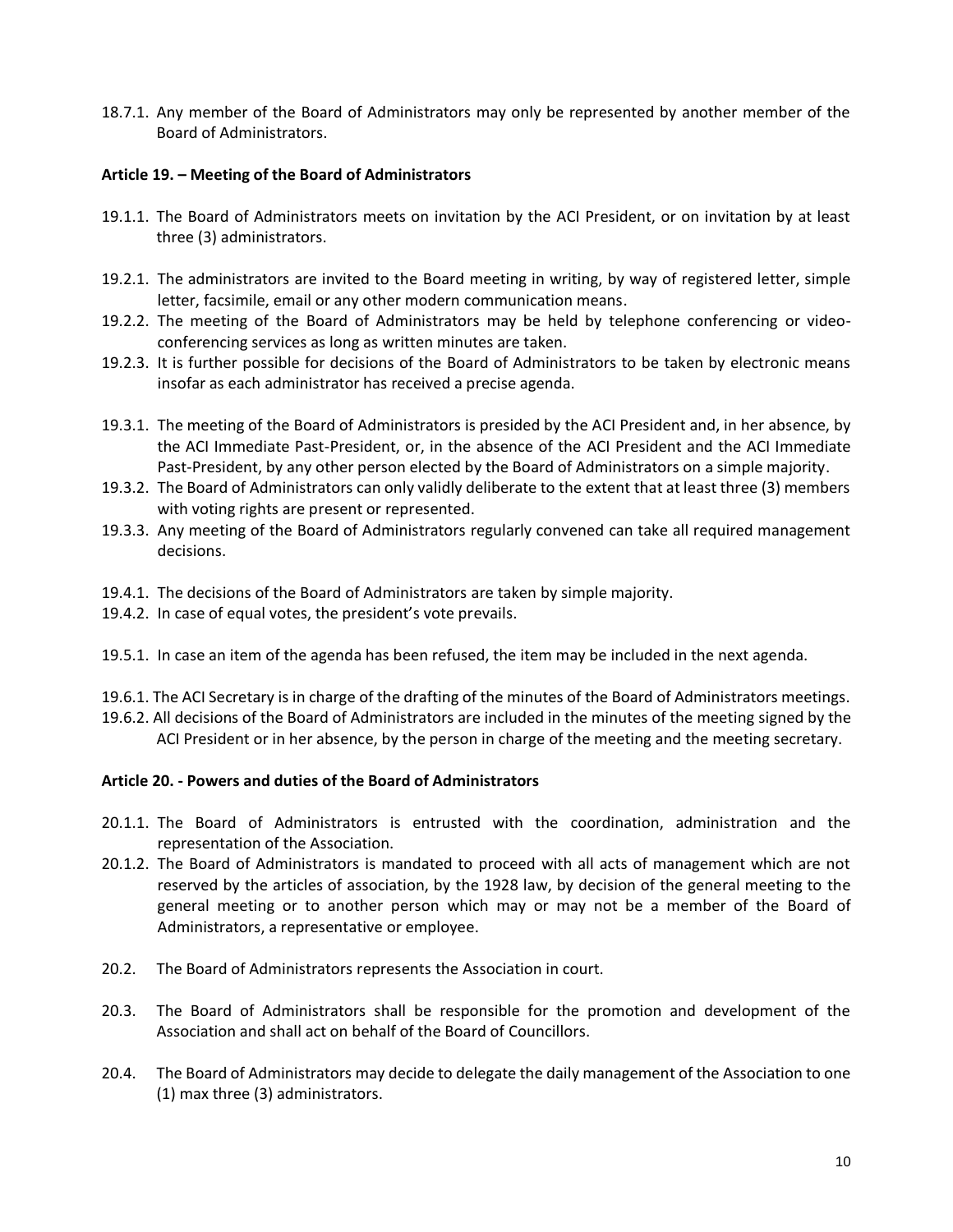- 20.5.1. The Board of Administrators may appoint an unlimited number of administrative assistants who are directly reporting to the Board of Administrators and who assist in the different administrative tasks required for a better management of the Association (jointly with the members of the Board of Administrators, the "**ACI Officer**").
- 20.5.2. The appointment process is done in accordance with the Internal Rule Book.
- 20.5.3. They do not have a voting power within the Board of Administrators.
- 20.6.1 The Board of Administrators will submit to the general meeting, each year, the accounts for the past financial year on the basis of the comments of the auditor (appointed in accordance with article 30) and the budget for the next financial year, as well as its activity report.
- 20.7.1. The Association will be bound by the joint signature of two administrators, members of the Board of Administrators, amongst whom the ACI President. For all financial matters, including the operation of bank accounts, the Association will be bound by the sole signature either of the ACI President or the ACI Treasurer.
- 20.7.2. The Association might be bound by the joint signature of two administrators whereby the ACI President is replaced by another member of the Board of Administrators in exceptional cases only, in accordance with the rules laid down in the Internal Rule Book.

## **Article 21. – Liability of the Board of Administrators**

- 21.1. The Association is responsible, in accordance with common law, for faults attributable either to its officials or to the bodies through which its power is exercised.
- 21.2. The members of the Board of Administrators do not contract any personal obligation in relation to the commitments from the Association.
- 21.3. Their responsibility is limited to the execution of the mandate they have received and to gross negligence in their management.

#### **Article 22. - The Composition of the Board of Councillors**

- 22.1 The Board of Councillors is composed of the Board of Administrators and two representatives of each Member Association (Full and Associate Members).
- 22.2 The Councillors Meeting is attended by two Councillors per Full and Associate Member (the National President and the National Immediate Past President at the time of the ACI Conference), and the nominees for the next Board of Administrators.
- 22.3. If a councillor is unable to attend this councillor's Meeting, an accredited deputy may attend in her place, appointed by the National Board of the Full or Associate Member Associations.

#### **Article 23. - The meeting of the Board of Councillors**

- 23.1 The Board of Councillors meets once a year in the place where the ACI AGM takes place, on invitation by the Board of Administrators, represented by its ACI President.
- 23.2 The Councillors are invited to the Councillors meeting by way of simple letter, email or any other modern communication means, to the extent it leaves a written trace.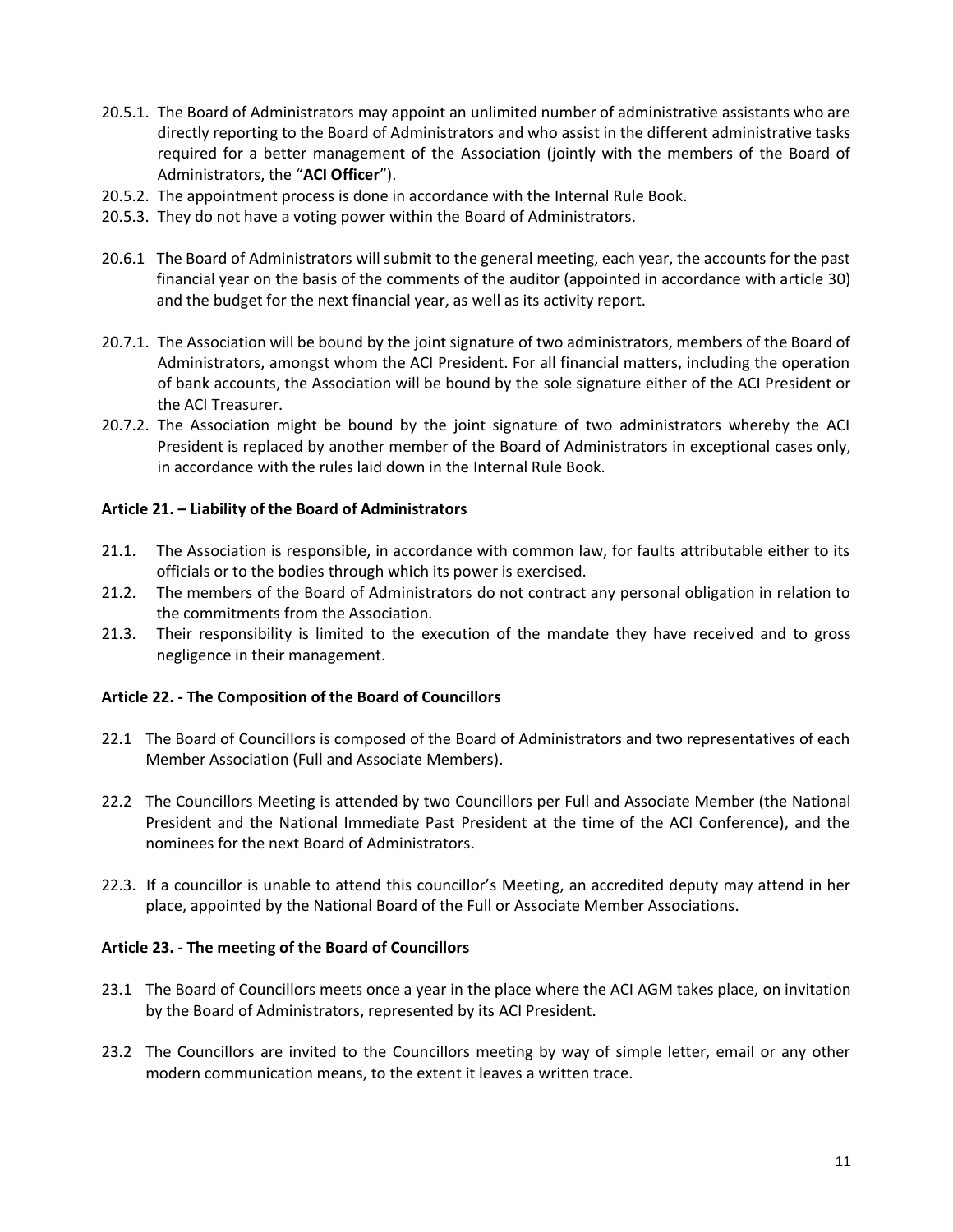- 23.3 In exceptional circumstances, the meeting of the Board of Councillors may be held by telephone conferencing or video-conferencing services as long as written minutes are taken. It is further possible for decisions of the Board of Councillors to be taken by electronic means insofar as each Councillor has received such a decision in writing, by email or any other modern communication means.
- 23.4 The councillors' Meeting is presided by the ACI President. If she is unable to do so, the ACI Immediate Past President or another administrator appointed by the Board of Administrators, shall act in her place.
- 23.5 The decisions of the Board of councillors are taken by simple majority, except when deciding on a modification of the articles of association, the dissolution of the Association, modification of the membership dues of the Association, the exclusion of a Full Member, Associate Member and Individual Member and the withdrawal of a Full Membership where another majority is required. In case of equal votes, the President's vote prevails.
- 23.6 Each Full Member has two (2) votes and the Associate Member has 1 (one) vote.
- 23.7 Most decisions of the Board of councillors are taken or ratified at the ACI AGM.
- 23.8 All decisions of the Board of Councillors are included in the minutes of the Councillors meeting signed by the ACI President or in her absence, by the person in charge of the meeting and the meeting secretary.

#### **Article 24. – The powers and duties of the Board of Councillors**

- 24.1. The Board of Councillors exercises the powers of the General Meeting; the latter is entrusted with full powers to adopt and ratify all acts and operations which are consistent with the Association's object. Jointly with the Board of Administrators it conducts the business of the (Ordinary) General Meeting.
- 24.2. The members of the Board of Councillors represent the respective Full and Associate Members at the ACI AGM and exercise the voting powers.

# **Article 25. - The ACI President**

- 25.1 The general meeting appoints the ACI Vice-President of the Board of Administrators, who automatically will become the ACI President the following year.
- 25.2 The ACI President is appointed for one (1) year. The president of the Association loses her mandate at the same time as her mandate as president of the Board of Administrators.
- 25.3 The President of the Association acts as president of the Board of Administrators, as president of the ordinary and extraordinary general meetings, ensures the representation of the Association vis-à-vis third parties, without prejudice to the collective right of representation of the Board of Administrators in court and vis-à-vis third parties. As president, she is also in charge of any other functions the Board of Administrators entrusts her with.
- 25.4 The ACI Immediate Past President shall take on the functions of the president in interim in case the president is not able to ensure her functions.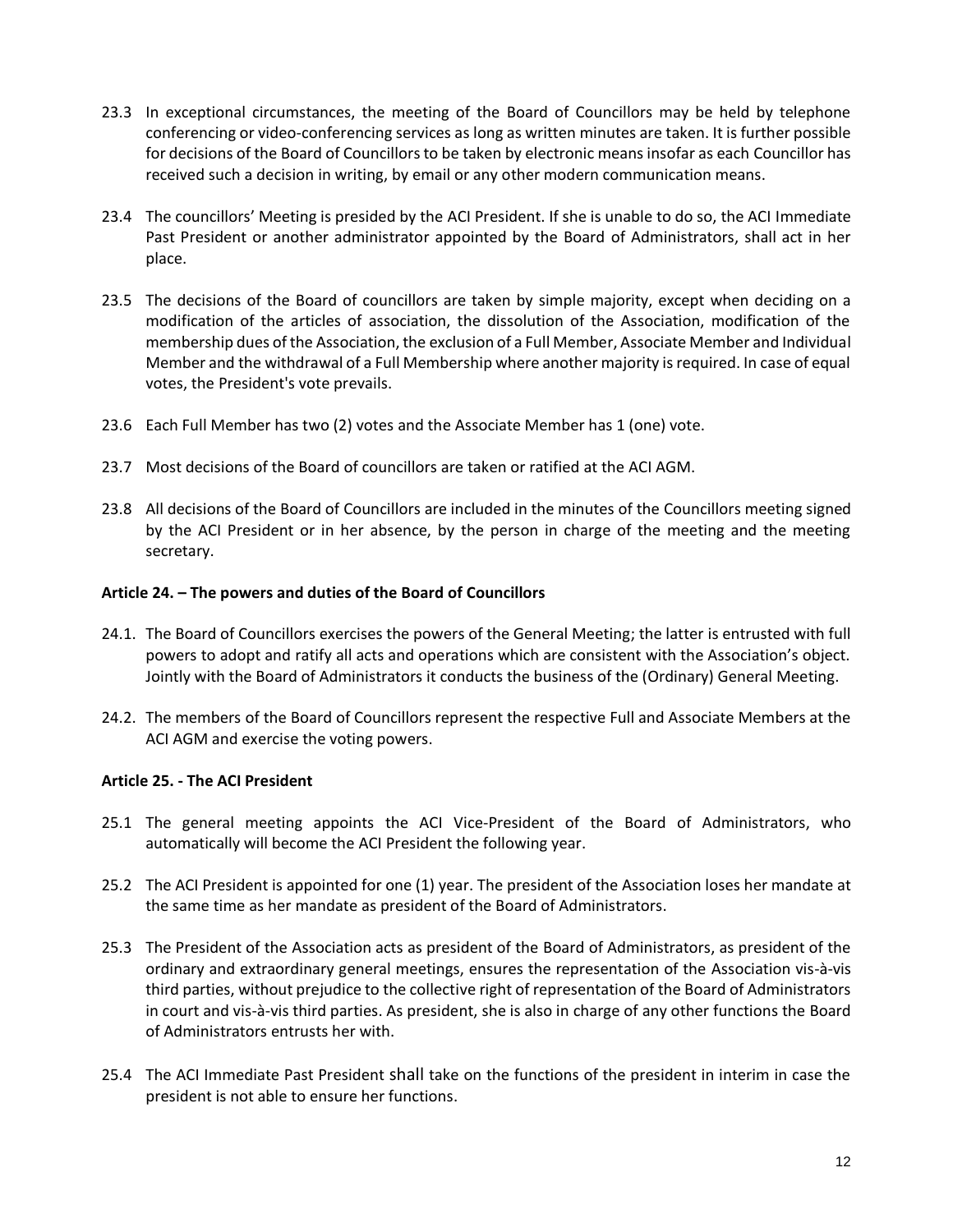25.5 If the ACI Vice President is unable to take office as ACI President in the following year, an ACI President shall be elected together with an ACI Vice President, in accordance with the Association's Articles of Association.

## **Article 26. – Modification of the articles of association**

- 26.1. When the general meeting is convened to decide on a modification of the articles of association, the proposed amendment needs to be specifically mentioned in the convening notice. The convening notice needs to be sent in accordance with the provisions set out in article 15 of the present articles of association.
- 26.2. However, the general meeting may only proceed with the modification of the articles of association, if two-third (2/3) of the Full and Associate members, entitled to vote, are present or represented, where the presence of a Full Member counts for two (2) and the Associate Member for one (1), and at least seventy-five percent (75%) of these Members, vote in favour, whereby the Full Member has two (2) votes and the Associate Member has one (1) vote.
- 26.3. In case of a modification of the purpose of the Association and the quorum is not reached at the first meeting, a second meeting needs to be held whereby fifty percent (50%) of the Full and Associate members, entitled to vote, are present or represented, where the presence of a Full Member counts for two (2) and the Associate Member for one (1). The modification is only adopted when at least seventyfive percent (75%) of these Members, vote in favour, whereby the Full Member has two (2) votes and the Associate Member has one (1) vote.
- 26.4. In case the quorum of two-third (2/3) of the Full and Associate members, entitled to vote, as described in the previous paragraph, is not met in the second meeting, the decision needs to be approved by the civil court in Luxembourg-city.
- 26.5. Any decision taken on a statutory modification by the general meeting needs to be published in the RESA within one (1) month of its date.
- 26.6. The modification procedure for the present articles of association is further set out in the 1928 Law.

#### **VII. Accounting Year - Annual Accounts – Allocation of Profits – Supervision**

#### **Article 27. – Accounting Year**

- 27.1. The accounting year of the Association shall start on 1 September of each year and shall finish on 31 August of the following year.
- 27.2. The first accounting year of the Association shall start on the date of creation of the Association and terminate on the following 31 August.

#### **Article 28. - Annual Accounts**

- 28.1. Each year, the Board of Administrators shall prepare a balance sheet and profit and loss account for the past financial year in EUR composed of income and expenditure reviewed by an auditor (appointed in accordance with article 30) and the budget for the next financial year.
- 28.2. The Board of Administrators shall file the annual accounts with the Trade and Companies Register.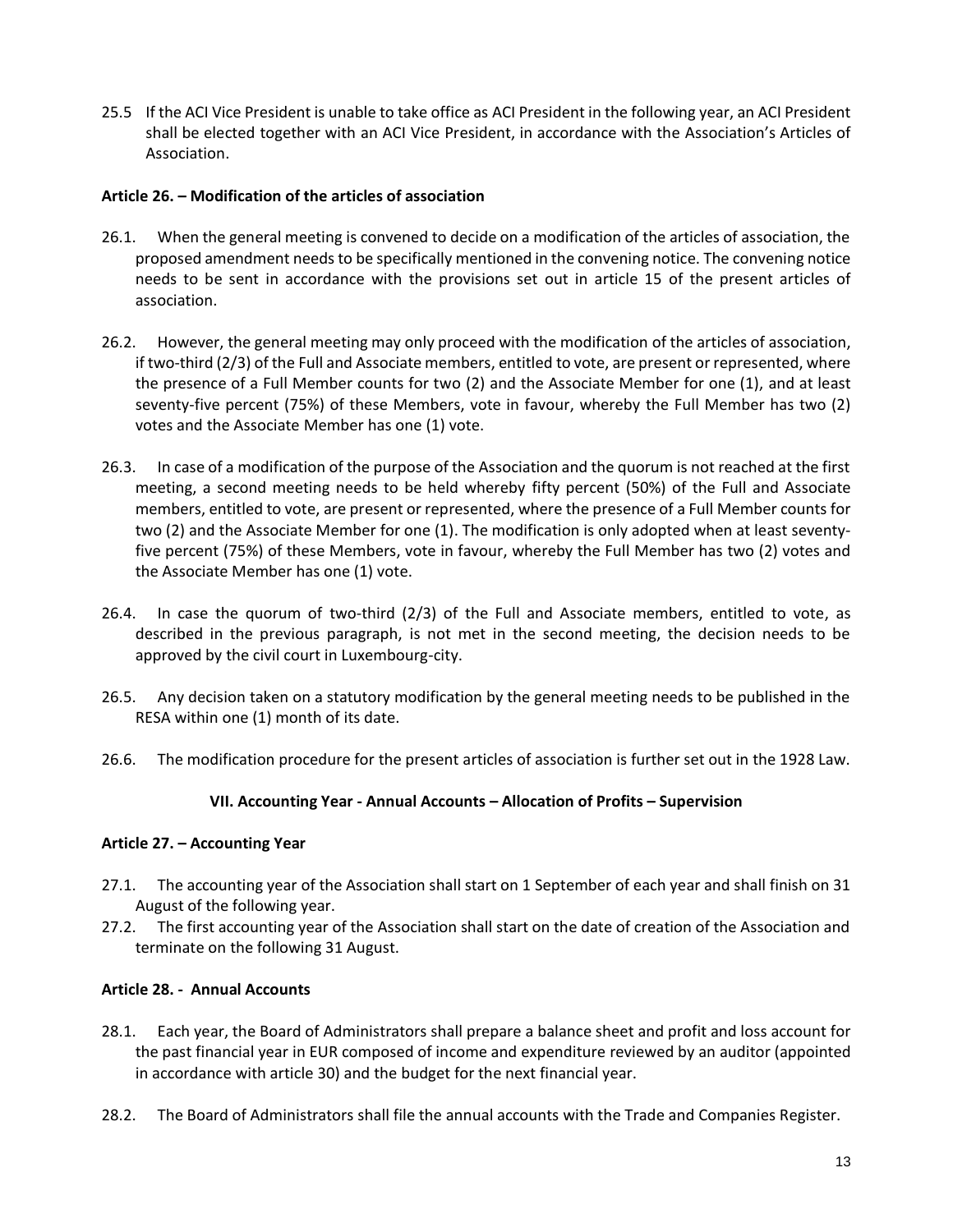## **Article 29. - Allocation of results**

29. The General Meeting shall determine the allocation of the balance of the annual results in accordance with the Internal Rule Book.

## **Article 30.** – **Auditor**

30. The Board of Administrators has the exclusive initiative to mandate an auditor to control the annual accounts of the Association. The control of the accounts of the Association by an auditor is mandatory.

## **Article 31. - ACI International Service Project (the "ACI Project" of "ACI ISP")**

31. The Association is entitled to promote and administer service projects for humanitarian, philanthropic and community service throughout the world on a voluntary basis in accordance with the rules laid down in the Internal Rule Book.

#### **VIII. Dissolution and liquidation**

#### **Article 32. - Dissolution of the Association**

- 32.1. The dissolution of the Association may intervene:
	- a) in those specific cases foreseen by law,
	- b) when the membership of the Association drops below three (3) Full Members,
	- c) by simple decision of the general meeting deciding when 2/3 of Full and Associate Members, entitled to vote, are present or represented where the presence of a Full Member counts for two (2) and the Associate Member for one (1) and at least seventy-five percent (75%) of these Members, vote in favour, whereby the Full Member has two (2) votes and the Associate Member has one (1) vote.

If this quorum is not fulfilled, a second general meeting will need to be convened to validly decide on the dissolution, regardless of the number of Full and Associate Members, entitled to vote, present or represented.

- 32.2. Any decision in relation to the dissolution of the Association taken by a general meeting of less than two-third (2/3) of the Full and Associate Members, entitled to vote, present or represented as described in the previous paragraph, is subject to homologation by the district court of and in Luxembourg (*tribunal d'arrondissement de et à Luxembourg*).
- 32.3. The decision to proceed with the dissolution will also determine the assignment of the goods, and, in the absence of the general meeting confirming this point, the liquidators will proceed with an assignment as close as possible to the aims and objects of the Association.

# **Article 33. - Liquidation of the Association**

33.1. The liquidation will be operated by one or more liquidators who will exercise their mandate, by application of the articles of association, or by virtue of a decision of the general meeting, or, in the absence thereof, by virtue of a court decision, which may be provoked by any interested party or the public minister.